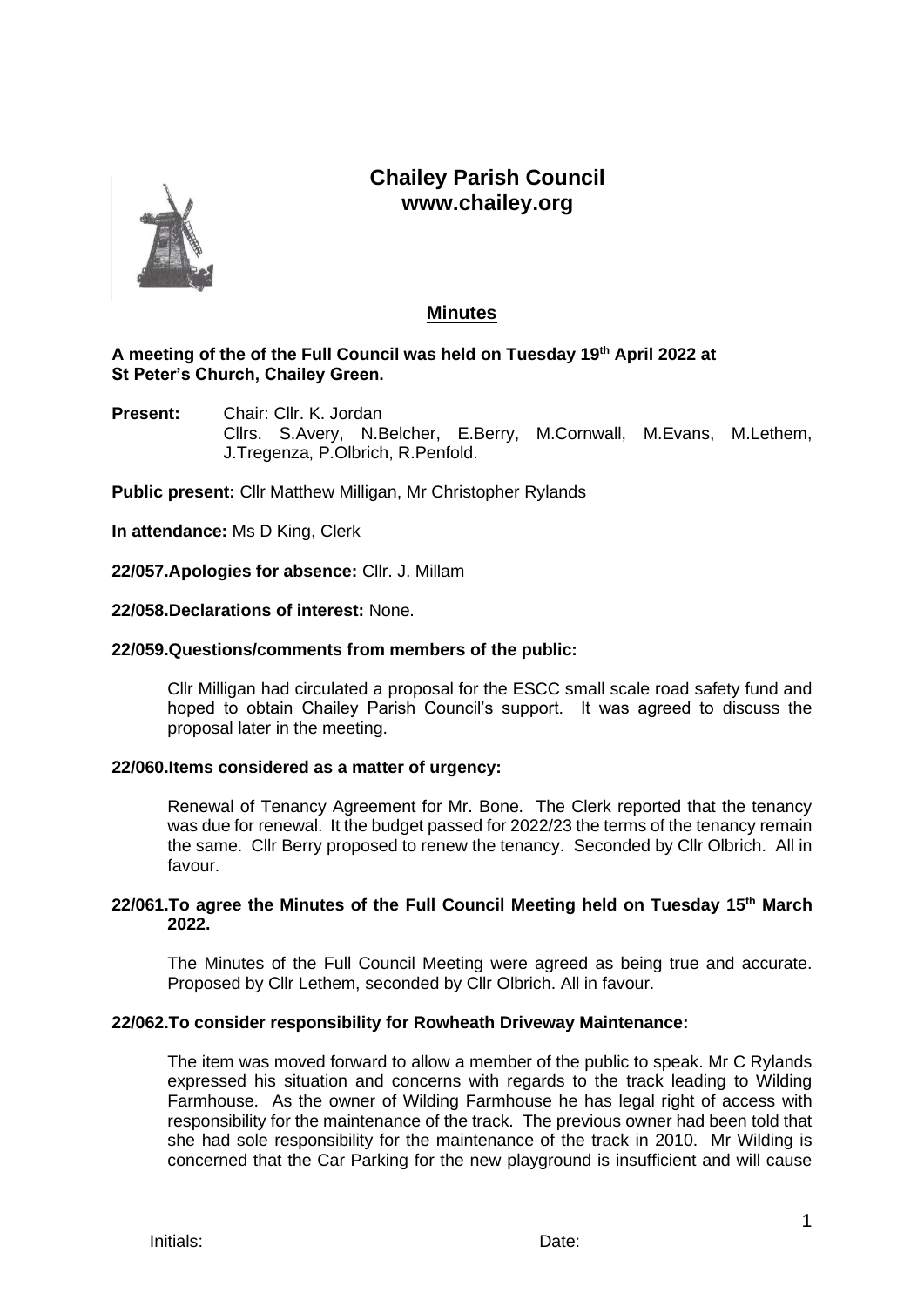damage this track. He was unsure if other vehicles had right of access and was obtaining legal advice.

The Council discussed the issues raised and the resolution that Mr Rylands would like to achieve.

Cllr Penfold confirmed that the Parish owned the track and queried that the owner of the house had access to the exclusion of others. Cllr Jordan proposed that the Council would take on some of the maintenance responsibilities. Cllr Belcher commented that there were a number of similar situations with regards to right of access over Common Land within the Parish and clarified with Mr Rylands the resolution he was seeking was Do the Council now pay for maintenance or improve the car parking? Mr Rylands confirmed that his preferred option was for proper Car Parking Provision.

Cllr Avery felt that there were no other suitable areas to site a Car Park. Cllr Jordan and Cllr Avery thought that assistance with maintenance was the best way forward.

Cllr Berry proposed a site meeting be held with Councillors and Mr Rylands to be arranged by the Clerk to enable Councillors to view the situation on site and in addition agree positions of signage and an additional bin. The item to be returned to at the next meeting.

#### **22/063.To receive and if thought fit approve the financial reports for March 2022.**

The financial report for March 2022 was agreed as being true and accurate. The Clerk reported that it was now the end of the financial year and that time will be committed to preparing for internal and external auditors. Cllr Lethem queried the uncashed cheque to Costain for £600. The Clerk reported this related to the Highways Feasibility Study for the proposed lighting on the Mill Lane junction/A275, south Chailey which Ms Newell requested in January 2022. Cllr Lethem proposed to accept the financial report for January, seconded by Cllr Tregenza. All in favour.

## **22/064.The Council to discuss arrangements for the Annual Parish Meeting on 13th May 2022.**

Cllr Jordan wished to agree items that would encourage Parish involvement and had suggested (a) Siting of Electric Vehicle Charging Points (b) Updating the Local Plan. Both could involve a steering group including members of the Parish with interest and/or expertise in the area.

Cllr Lethem suggested that with the Lewes District Council land availably assessment outcome identifying a number of sites in Chailey that future developments including Eton Fields be on the agenda.

Cllr Evans proposed that the MP, County and District Councillors together with Community Organisations be invited. In the past Community Groups had had an opportunity to report on recent and current activities.

Cllr Berry thought that the relocation of the telephone box could be discussed.

Cllr Avery that footpaths and cycle paths, in particular the proposal to link Lewes to North Chailey could be presented.

Cllr Belcher commented on the poor provision of dog waste bins and if additional bins provided that would be at a cost to the Council.

#### **22/065.Clerk's update on matters arising from March Full Council meeting:**

22/041 ESCC Road Safety Project fund to be discussed at SLR meeting on  $4<sup>th</sup>$ May 2022. Cllr Milligan had circulated a proposal today that he was seeking support from the Parish Council for.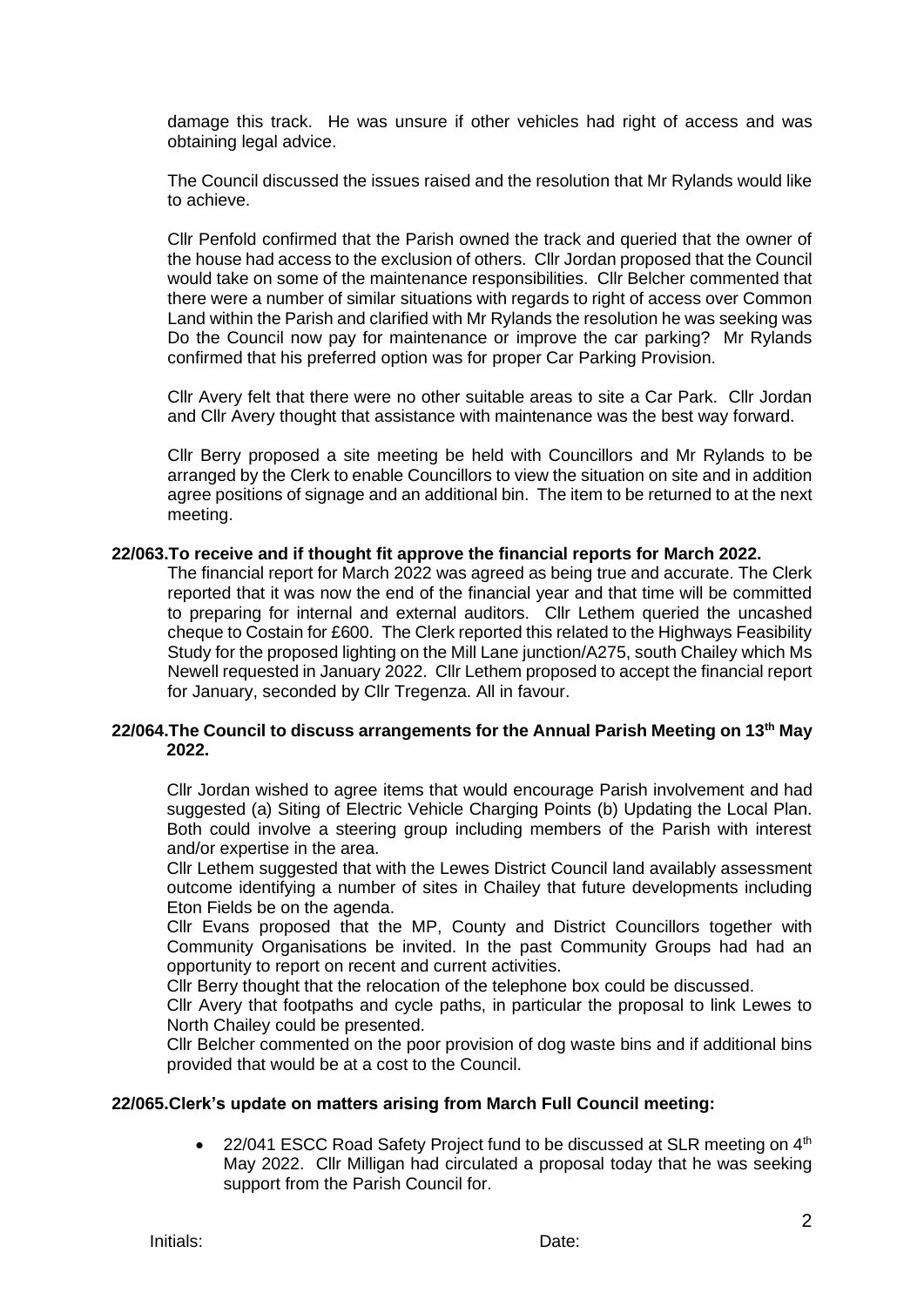- 22/028 War Memorial names to be added, still ongoing.
- 22.046 Re positioning of the telephone kiosk. The Clerk had unfortunately received the same response from ESCC with regards to relocation of the kiosk from outside the old Swan Pub. Cllr Berry was disappointed and felt that ESCC response would not change. Cllr Lethem confirmed that the Parish Council thought it was the best location and it may be possible to design in safety features to overcome Highways concerns. It was pointed out that it might be easier to negotiate with Mr Hoogstraten to place it in the derelict Horns Lodge Pub Car Park. Cllr Evans agreed the matter would be raised at the next SLR meeting.
- 22/048 Toad Hall. The Clerk had taken no action on this matter. Cllr Olbrich reported that the Parish Council had ownership of the land and that we could either obtain a District Valuer report paid for by the owner of Toad Hall or as suggested by Cllrs Evans and Avery the Parish Council write formalising the situation with the owner whereby they accepted responsibility for maintenance. Cllr Penfold enquired whether the fencing position had been resolved. Cllr Olbrich and the Clerk were asked to draft a letter to formalise the position to come back to the next meeting.

## **22/066.To consider whether the painting of the Chailey Windmill should be deferred to enable the fundraiser time to raise funds against the cost.**

Cllr Avery asked if CIL money could be spent on the redecoration of the windmill. The Clerk had received an email from LDC stating that CIL can be spent on the provision, improvement, replacement, operation or maintenance of infrastructure, and anything else that is concerned with addressing the demands development places on an area. If the CIL money was not felt to be appropriate, then the Parish Council would be left with very low levels of reserves. Cllr Avery queried Ear Marked Reserves EMR for the works had not been built up. The windmill had works carried out in 2020 to the fantail and that the previous repainting in 2014 had not lasted as long as anticipated. The EMR was not sufficient to cover the costs of the proposed redecoration. The previous EMR had been set at £2,000 a year which is not sufficient. Cllr Belcher felt that emotionally it was important to get on with the works and that maybe the Friends of Windmill could fundraise generally. Cllr Evans reported that meetings had taken place with Sankeys and paint manufacturers with regards to the life of the repainting. A paint representative would be happy to carry out a site inspection to ensure it was being properly used. It was felt that the condition of the Windmill would further deteriorate if the works were not carried out. KJ felt that lessons had been learned through the process. The meeting reaffirmed the decision 22/045 taken at the March meeting. The Clerk was asked to contact Sankeys as a priority.

#### **22/067. To discuss the Queen's Platinum Jubilee celebrations.**

Cllr Olbrich reported that there had been no proposals received following from the posts on Chailey Chat or other publicity requesting ideas. The cost of an official beacon was between  $£2 - 3,000$  and a gas fired one was £500. In the light of this it was agreed that the Chailey Bonfire Society would light a bonfire on the day and time that beacons were to be lit. Permission has been received from the land owner to have a bonfire.

Cllr Jordan reported Gradwell Retirement were to celebrate the Platinum Jubilee on 26<sup>th</sup> May, details to be posted on Chailey Website.

Cllr Berry reported that New Heritage were having a celebration on 4<sup>th</sup> June.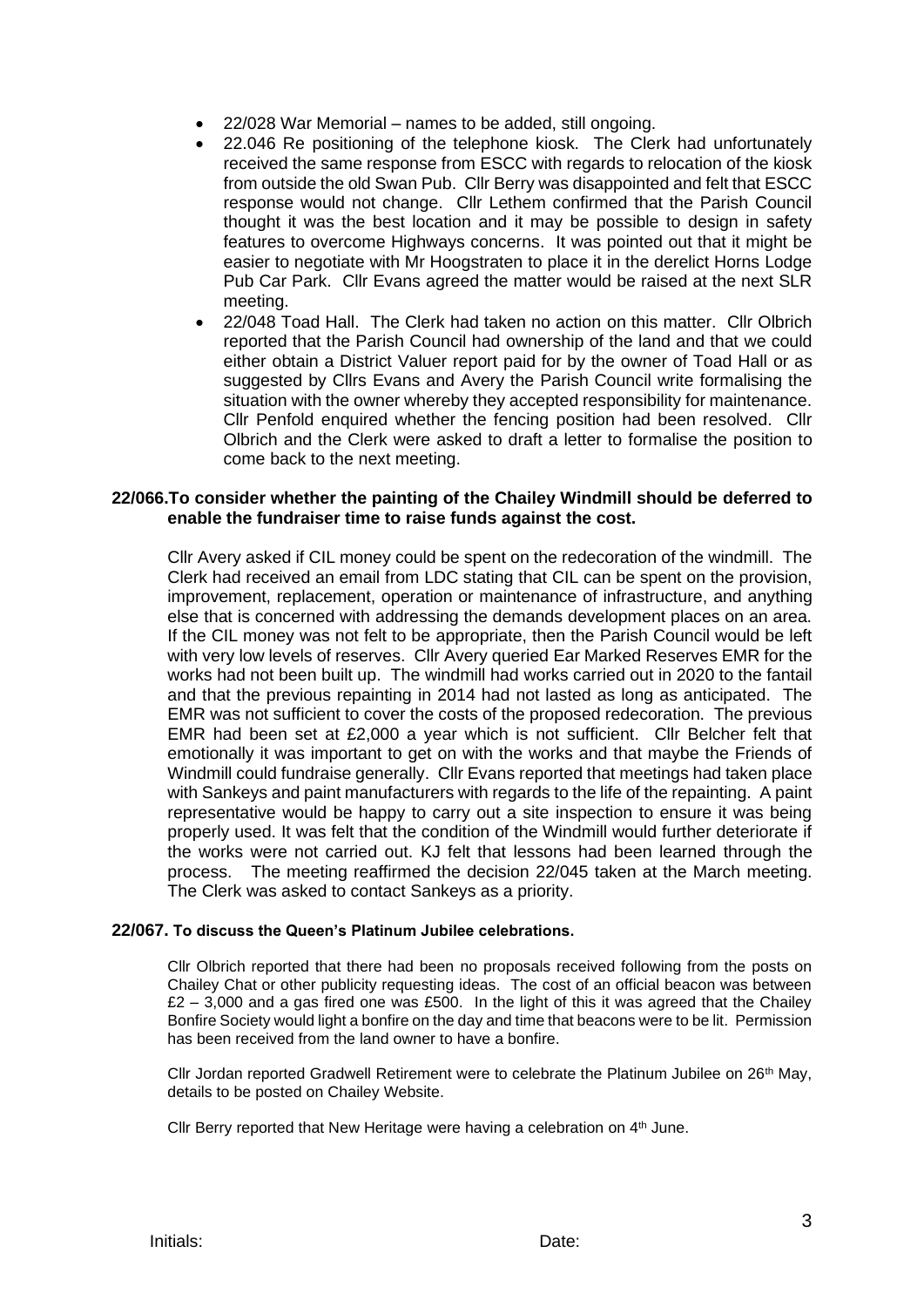It was proposed that an amount in the region of £2,000 of the Small Grant Fund be brought forward to enable community groups to bid for support towards their celebrations. Proposed Cllr Lethem and Seconded Cllr Cornwall Agreed.

## **22/068.To receive verbal reports from Councillors on their area(s) of responsibility and/or on their involvement with village organisations:**

- Cllr Berry reported that she had joined the litter pickers recently in both North and South Chailey. She reported that the brick works/Mill Lane were much cleaner than North Chailey. The litter pickers to be alerted to Rowheath play ground.
- Cllr Lethem reported that the letter from Parish Councils to Lewes District Council with regards to the Planning Sites Assessment was being led by Plumpton PC.
- Cllr Belcher reported that Red House Common dog waste bin was overflowing and that maybe an additional bin was required. LDC will charge for emptying additional bins. Maybe it is an issue that can be raised at the Annual Parish Meeting.
- Cllr Avery reported that he had carried out additional work on the website. The Clerk now had her photograph up. The new amenities at Rowheath could be found in 3 places. The Cllrs photos had been neatened.
- Cllr Olbrich reported that he had removed the sign for Rowheath playground following changes to the positioning and because it included a neighbours ariel shot. Cllr Olbrich had amended the sign and hopes that it meets approval as it will have saved the Council approximately £850 quoted for a new sign.
- Cllr. Olbrich said that the registration of all PC owned land at the Land Registry must be completed as quickly as possible. It was important to ensure that the PC's ownership was readily apparent in all cases so that developers considering whether to apply for planning permission to build new houses always knew from the start which land belonged to the PC." Cllr Avery proposed that a land/property specialist be engaged to carry out this work. Cllr Avery proposed to contact Clive Smith in Lewes.

## **22/069.Cllr Milligan proposal seeking Parish Support**

ESCC had circulated a proposal to install advisory part-time 20 mph limit signs, with flashing school warning lights at Mill Lane, South Chailey.

Cllr Milligan apologised for the short notice but had been informed that the fund was already receiving a number of bids. The proposal replaces the existing signs with new advisory signs. There will not be a change in the speed limit. The signs would be in use during school hours. Cllr Belcher proposed the Council support the bid. Seconded by Cllr Tregenza. All in favour.

Cllr Jordan and Clerk to draft a statement of support to Cllr Milligan

## **22/070.To note and consider any implications arising from the Council's duty under section 17(1) of the Crime and Disorder Act 1998.** None

## **22/071.Confidential information:** None.